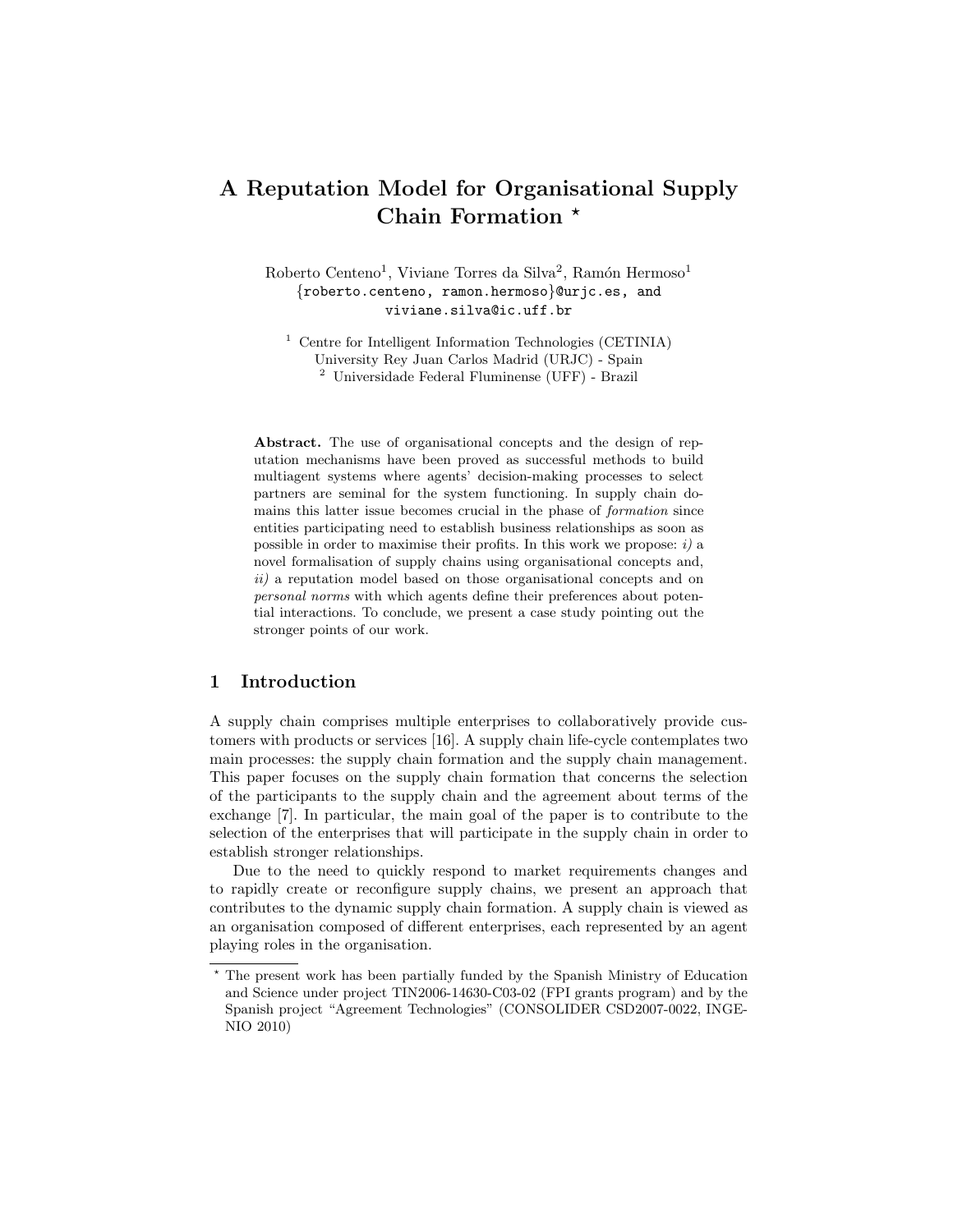Agents and organisations to represent enterprises and supply chains, respectively, have been used because, in recent years, multi-agent systems (MAS) have been recognised as a promising technology for the automation of supply chains [16]. In addition, organisational approaches are more and more used since they allow facing complex problems using simple abstractions [10]. Those abstractions can be concepts that structure relationships among organisation members, such as roles that agents can play, and also constraints, such as norms that attempt to regulate agents' behaviour.

The ability to select suitable partners is one of the keys to build successful supply chains [18], so this issue should be adequately supported by our model. As it has been demonstrated by several studies  $[2, 3, 13]$ , trust and reputation contribute significantly to the formation of suitable partners and of stable supply chains. Therefore, we propose the use of a reputation mechanism based on norms to give support to the dynamic supply chain formation. The reputations of the agents are evaluated according to the (organisational and personal) norms that they violate and fulfil. Norms define the actions agents are prohibited, permitted or obligated [17] to perform and the sanctions/reward to be applied in the case of violations/fulfilment [19]. The organisational norms are the ones defined by supply chains (or organisations) while the personal norms are defined by the agents themselves. Note that the reputation mechanism should be used together with other mechanisms to investigate the most appropriated enterprises to participate in the supply chain being formed by analysing, not only the enterprises reputations, but also the products or resources provided, their cost, etc.

The remainder of the paper is organised as follows. Section 2 formalises our organisation model and Section 3 our reputation model. In Section 4 we present an overview of supply chain formation and Section 5 uses the formalisation presented in Section 2 to formalise supply chains. Section 6 illustrates our approach by using a supply chain case-study. Finally, Section 7 states some related work and Section 8 concludes and introduces some future work.

## 2 Organisational Model

In this section we present the formalisation of our organisational model. This model relies on three basic entities, namely: roles, organisational norms and agents endowed with personal norms. We define them in next sections.

#### 2.1 Organisation definition

Following the framework proposed in [1], our work focuses on a particular type of organised multiagent system - from now on organisation - which is endowed with two different organisational mechanisms: *organisational norms* and *roles*, both used to influence agents' behaviour. Taking into account these elements, we formally define an organisation as follows:

**Definition 1** An organisation  $\mathcal{O}$  is a tuple  $\langle Ag, \mathcal{A}, \mathcal{X}, \phi, x_0, \varphi, \{\mathcal{ON}^{om}, \mathcal{R}^{om}\}\rangle$ where: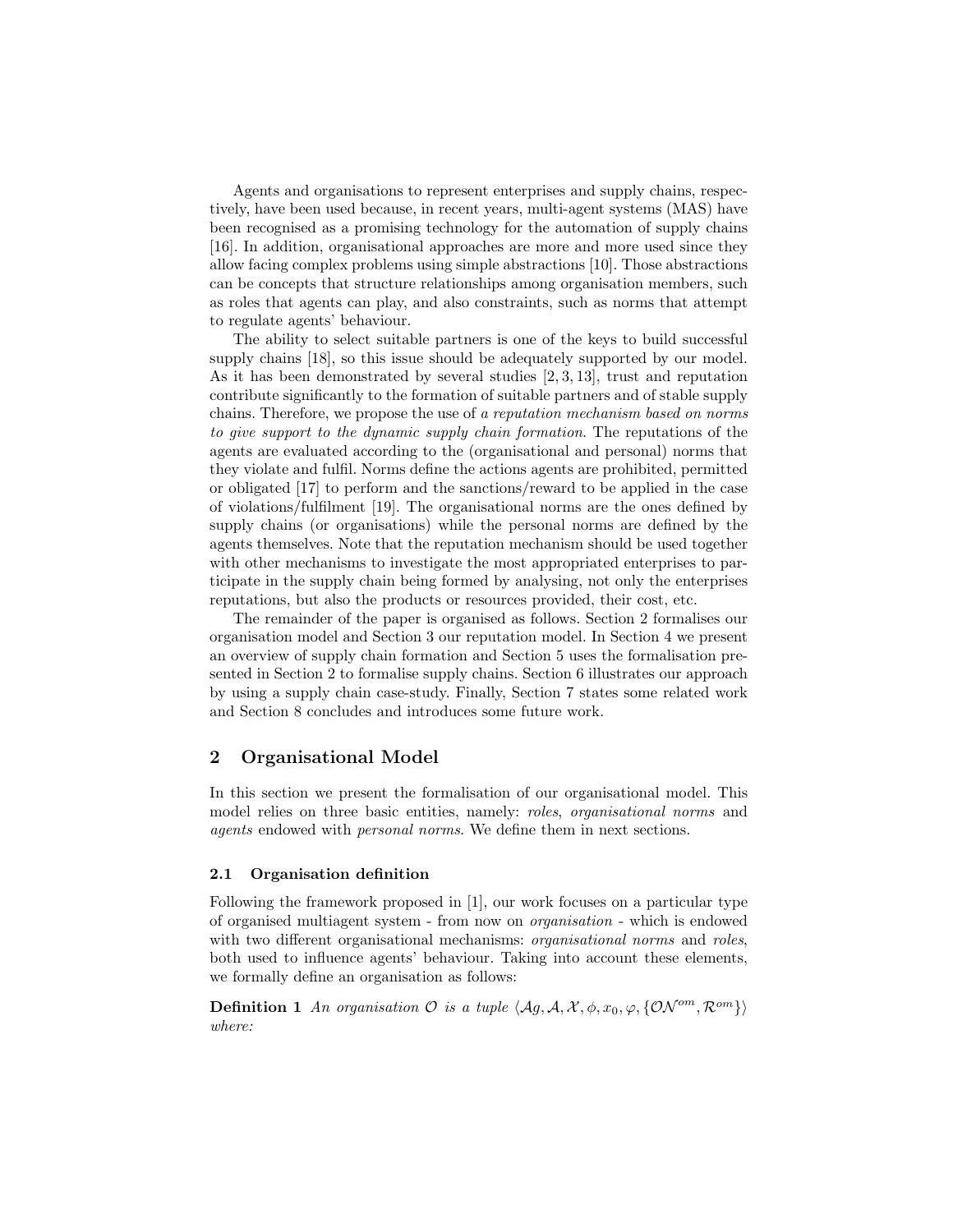- $\mathcal{A}g$  is a set of agents participating in the organisation,  $|\mathcal{A}g|$  denotes the number of agents;
- $-$  A is a possibly infinite action space that includes all possible actions that can be performed in the system. A includes an action  $a_{skin}$ ; the action of doing nothing<sup>3</sup>;
- $-$  X is the environmental state space;
- $-\phi: \mathcal{X} \times \mathcal{A}^{|\mathcal{A}g|} \times \mathcal{X} \rightarrow [0,1]$  is the transition probability distribution, describing how the system evolves as a result of agents' actions;
- $x_0 \in \mathcal{X}$  stands for the initial state of the system;
- $-\varphi : \mathcal{A}g \times \mathcal{X} \times \mathcal{A} \rightarrow \{0,1\}$  is the agents' capability function describing the actions agents are able to perform in a given state of the environment.  $\varphi(ag, x, a) = 1$  means that agent ag is able to perform action a in the state  $x(0)$  in other case);
- $\mathcal{ON}^{om}$  is an organisational mechanism based on organisational norms that regulates agents' behaviour;
- $\mathcal{R}^{om}$  stands for an organisational mechanism based on roles that defines the positions agents may enact in the organisation.

The proposed model adopts the view in which an agent's environment is everything that surrounds it, i.e., any existing entity including other agents. Accordingly, when agents perform actions that are executed in the environment, these actions may influence other agents. The model assumes that the organisation evolves at discrete time steps. In each time step, all agents participating in the organisation perform an action and the new state of the system is produced, with certain probability, through the joint actions of all agents. We also assume that agents can select a "skip" action  $(a_{skip})$ , which allows for modelling asynchronous behaviours. The agents' capability function defines what actions the agents are able to perform in a given state. It defines the environmental limitations imposed by the own environment (e.g. if there does not exist a hotel in the environment, agents cannot book a room). This environmental limitations could be considered as hard constraints, in the sense that cannot be avoided, i.e. an agent either has the capability to perform an action or not.

#### 2.2 Agents

Agents are considered independent, autonomous software components that are able to perceive observations about their environment and, based on these observations, take actions. This could be a general definition about agents. However in our work we add the concept of personal norms. They are individual norms which agents have and apply to situations in which they are involved. Therefore, we formally define an agent as follows:

**Definition 2** An agent Ag is a tuple  $\langle \mathcal{S}, \mathcal{O}, g, t, per, \delta, s_0, \mathcal{P} \mathcal{N}^{im} \rangle$  where:

 $-$  S is the infinite set of internal states of the agents;

<sup>&</sup>lt;sup>3</sup> This action allows for modelling asynchronous behaviours.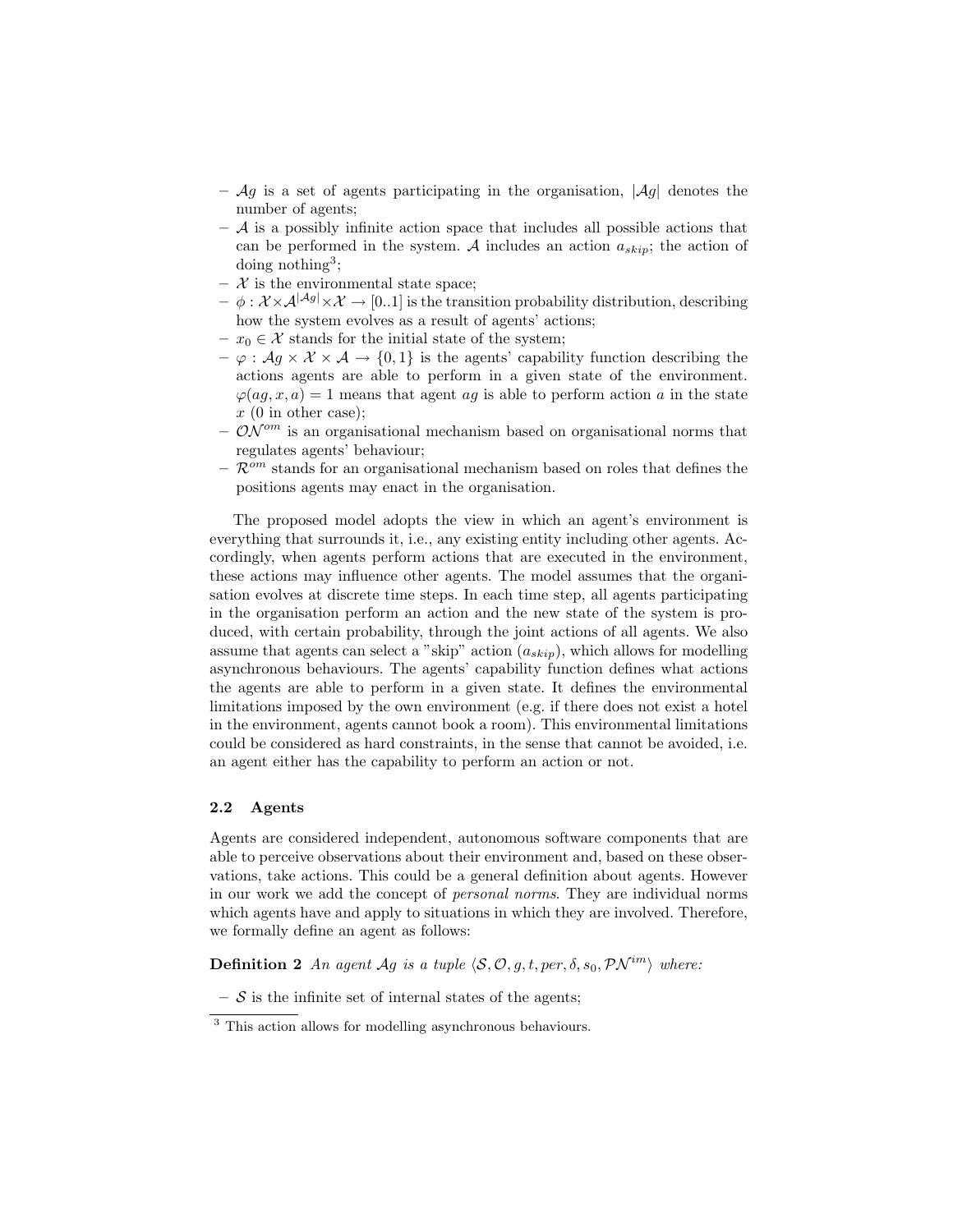- $\mathcal{O}$  is the set of possible observations an agent is able to perceive from the system;
- $-g: \mathcal{O} \times \mathcal{S} \rightarrow \mathcal{S}$  is the agent's state transition function;
- $t : \mathcal{S} \to \mathcal{A}$  is the agent's decision function describing the next action it will choose given an internal state;
- per :  $\mathcal{X} \to \mathcal{O}$  is a perception function assigning an observation to an environmental state;
- $-\delta : \mathcal{A} \to \{0,1\}$  stands for the agent's capability function which assigns 1 to an action when the agent has the capability to perform it, or 0 in other case; –  $s_0$  is the agent's initial internal state;
- $\mathcal{PN}^{im}$  stands for a mechanism based on *personal norms* that internally regulates the agent's behaviour.

At each time step, agents perceive an observation from the current environmental state. Agents transit from that observation to a new internal state, and then they will select their next action by using their own decision function taking into account their new internal state. Furthermore, agents regulate their own behaviour according their personal norms (they are described in Section 2.6).

#### 2.3 Roles as Organisational Mechanisms

In order to better describe how roles act as organisational mechanism we need first to formally define a role:

**Definition 3** Let RI be a set of role identifiers. A role is a pair  $\langle r_{id}, \omega \rangle$  where

- $r_{id} \in \mathcal{RI}$  is the role name;
- $-\omega : \mathcal{A} \to \{0,1\}$  is a function that represents if the role is suitable to perform an action. The assignment of 0 means the action cannot be performed with the current role.

This definition embraces some different aspects about the role semantics:  $i$ ) holds the sense of being used as a first-order block to build MAS. It does not lose any semantics regarding this issue;  $ii)$  represents a group of functionalities, since every role will be qualified for the set of possible actions in the system. If the value associated with an action is 0, it means the role cannot be used for doing the specified action; *iii*) the role entails an expected behaviour that the agent enacting it has to fulfil.

As we have pointed out in Def.1 we propose to endow organisations with roles which are defined as an organisational mechanism [1]. Thus, we formally define roles as organisational mechanisms as follows:

**Definition 4** A role-based organisational mechanism  $\mathcal{R}^{om}$  is a tuple  $\langle \mathcal{R}, can$ ,  $isPlaying$  where:

 $-$  R stands for a set of roles;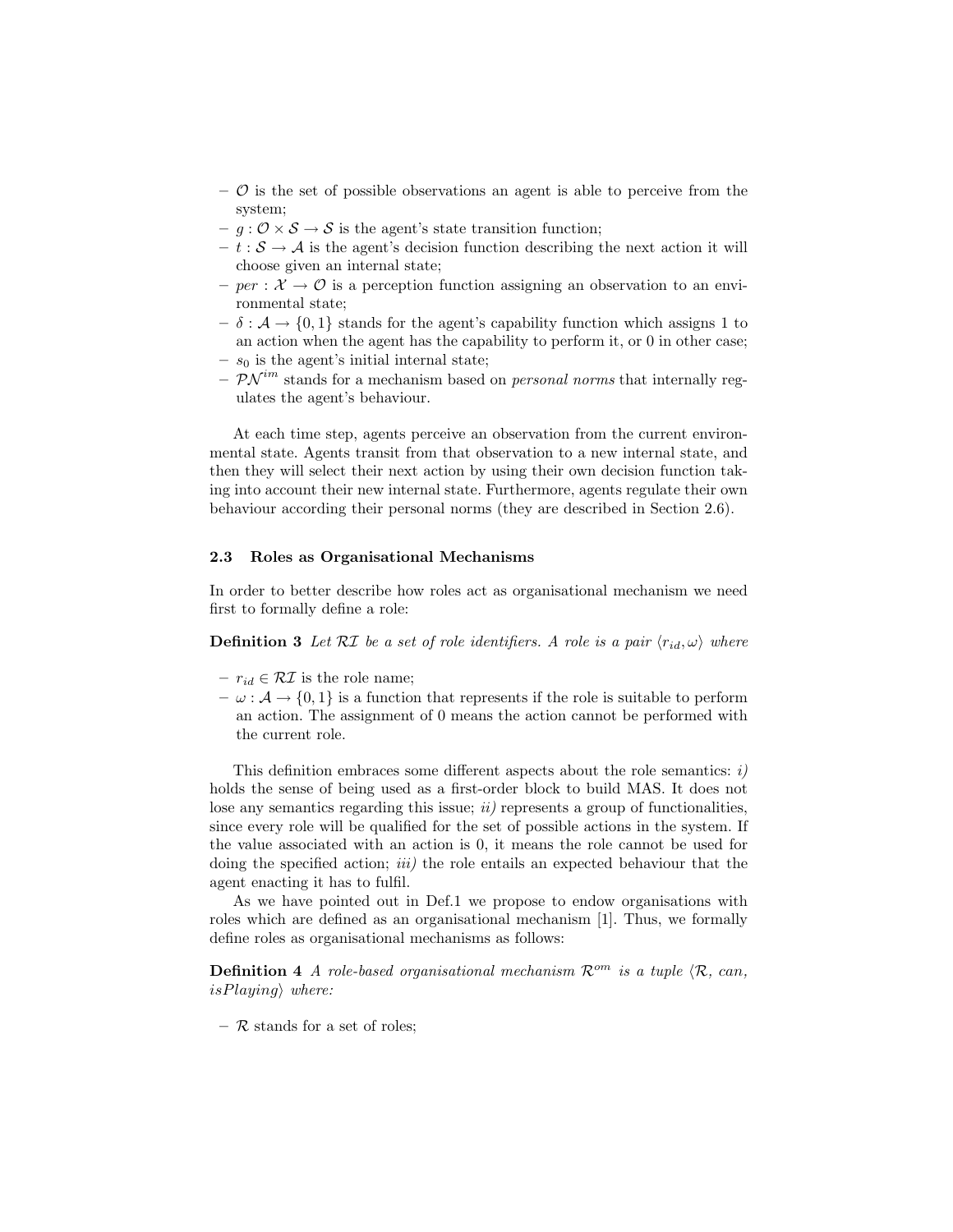– can defines if an agent is able to perform an action and it is defined as follows:

can: 
$$
Ag \times \mathcal{R} \to \begin{cases} 1 & \text{if } \delta_{ag_i}(a_j) = 1 \land \exists r \in \mathcal{R} \mid \omega_r(a_j) = 1 \land \gamma(ag_i, x_k, a_j) = 1 \\ 0 & \text{i.o.c.} \end{cases}
$$

where

- $ag_i \in \mathcal{A}g$  represents an agent and  $a_j \in \mathcal{A}$  is an action;
- $\delta_{ag_i}(a_j)$  stands for the agent's  $ag_i$  capability function performing the action  $a_j$  (see Def. 2);
- $\gamma(ag_i, x_k, a_j)$  represents the environmental capabality for the agent  $ag_i$ to perform action  $a_j$  given an environmental state  $x_k$ ;
- $\omega_r(a_i)$  defines if the role  $r \in \mathcal{R}$  is suitable to perform the action  $a_i$  (see Def. 3);
- isPlaying :  $Ag \times \mathcal{R} \rightarrow \{0,1\}$  is a function that returns 1 if an agent can play a role and is currently playing it and 0 in any other case. This function is necessary in order to determine which roles agents play at any time.

### 2.4 Agents, Roles and Action Dynamics

As we have introduced before, during the execution of the organisation, agents must select and perform an action at each time step<sup>4</sup> while playing a role. We define this fact as a situation, so then agents will be involved in several situations during a finite time period. Formally, we define a situation as follows:

### **Definition 5** A situation S is a tuple  $\langle Ag, R, A, T \rangle$  where:

- $\mathcal{A}g$  is the agent involved in the situation;
- $\mathcal R$  is the role which is being playing by the agent  $\mathcal Ag$  in that situation;
- $A$  stands for the action which is being performed by the agent  $Ag$  playing the role  $\mathcal{R}$ ;
- $-$  T is the time period in which the situation takes place.

Different types of situations can be defined following the definition above. Situations in which do not exist either a role or an action or even an agent are valid; for instance, a situation in which an agent is performing an action, regardless of the role it is playing at the current time; or an agent playing a role without performing any action; or even a situation can describe the fact that all agents are playing a particular role and are performing a particular action during a time period. Therefore, the components agent, role or action could be empty in a situation as well. In this work, situations are a key concept to deal with norms.

<sup>&</sup>lt;sup>4</sup> Including the action of doing nothing  $(a_{skip})$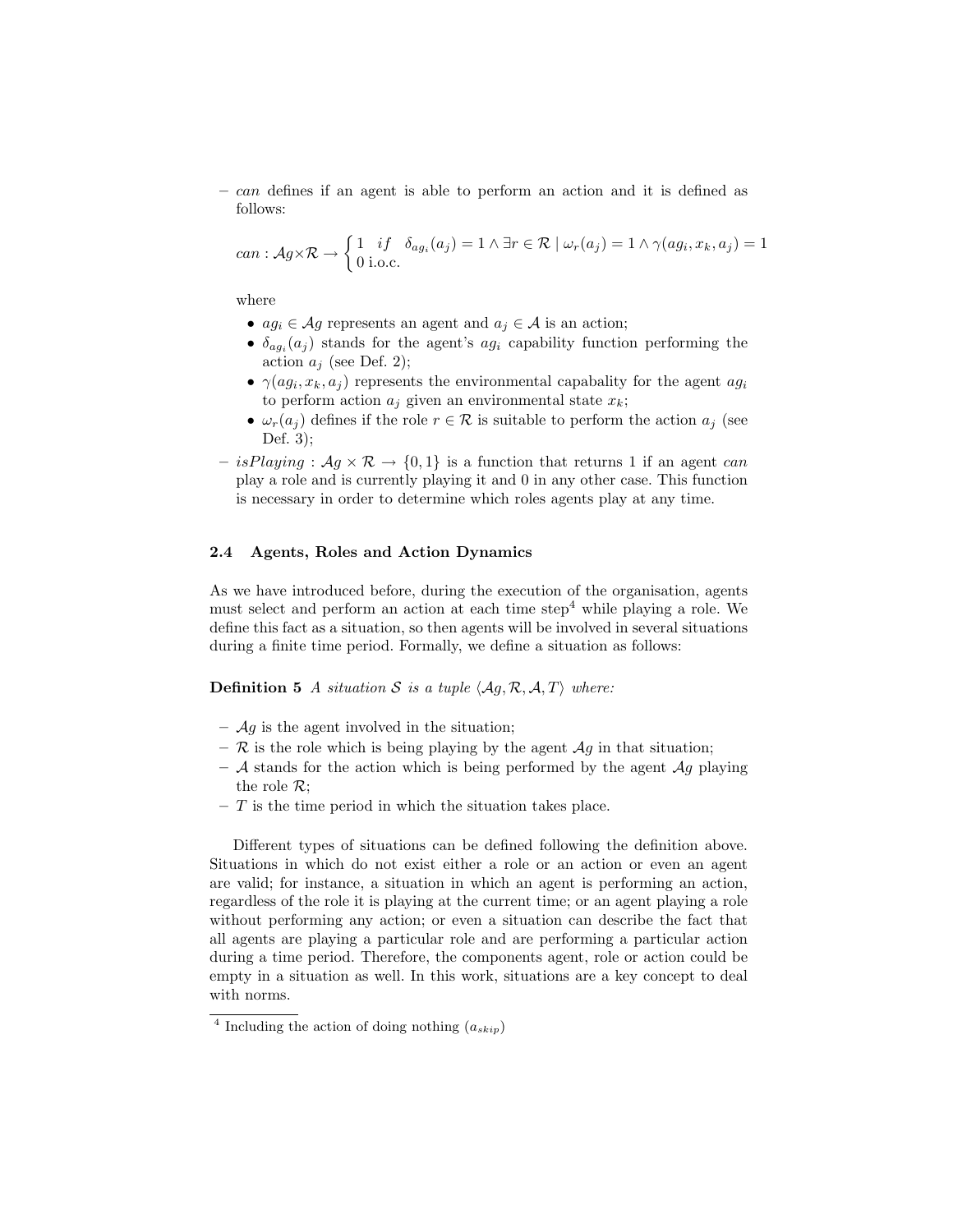### 2.5 Organisational Norms as Organisational Mechanisms

Organisational norms regulate agents' behaviour by defining the actions agents are prohibited, permitted or obligated [17] to perform, and the sanctions/rewards to be applied in the case of violations/fulfilments [19]. Hence, organisational norms can be classified as organisational mechanisms, particularly as incentive mechanisms [1], since they can introduce rewards and/or penalties trying to influence agents' behaviour. In this sense, we define organisational norms as an organisational mechanism as follows:

**Definition 6** An organisational mechanism based on organisational norms  $ON^{om}$ is a tuple  $\langle \mathcal{ON}, monitor, act \rangle$  where:

- $-$  ON stands for a set of organisational norms defined in the organisation;
- monitor :  $\mathcal{X} \times \mathcal{ON} \rightarrow \{0, 1\}$  represents a function which is able to monitor the state of an organisation, determining when an organisational norm has been violated (assigning 1) or fulfilled (assigning 0);
- $act: \mathcal{X} \rightarrow \mathcal{A}$  is a function that applies the consequences of the violation or fulfilment of a norm - perceived by the *monitor* function -, so imposing a punishment and/or a reward or nothing  $(a_{skip})$ .

On the other hand, we define organisational norms as norms which regulate situations, that is, they regulate when a situation is prohibited, permitted or obligated to perform. Formally we define organisational norms as follows:

**Definition 7** An organisational norm  $ON<sub>i</sub>(Org, S)$  regulates a situation in an organisation where:

–  $Org$  stands for an organisation and  $S$  is a situation.

Organisational norms entail institutional constraints in the system. They can be seen as a second regulation layer imposed by the organisation. Even if an agent can perform an action, it does not mean that the agent should do it. Of course the agent can do the action, but organisational norms should also influence the agent somehow if the selected action is violating one of them. Thus, the agents are firstly constrained by its capability to do actions from a physical perspective (what can I do?) and, secondly, by the organisational norms in the organisation (what should I do?).

#### 2.6 Personal Norms as Individual Mechanisms

These norms regulate the situation in which an agent is involved from an individual point of view. The difference to organisational norms is that the former have a private scope, since organisational norms must be known by all participants in the organisation, whilst personal norms could only be known by the owner. Another important difference between personal and organisational norms is how their violation/fulfilment are dealt. In the case of organisational norms the violation/fulfilment of them may be checked by a third independent party (an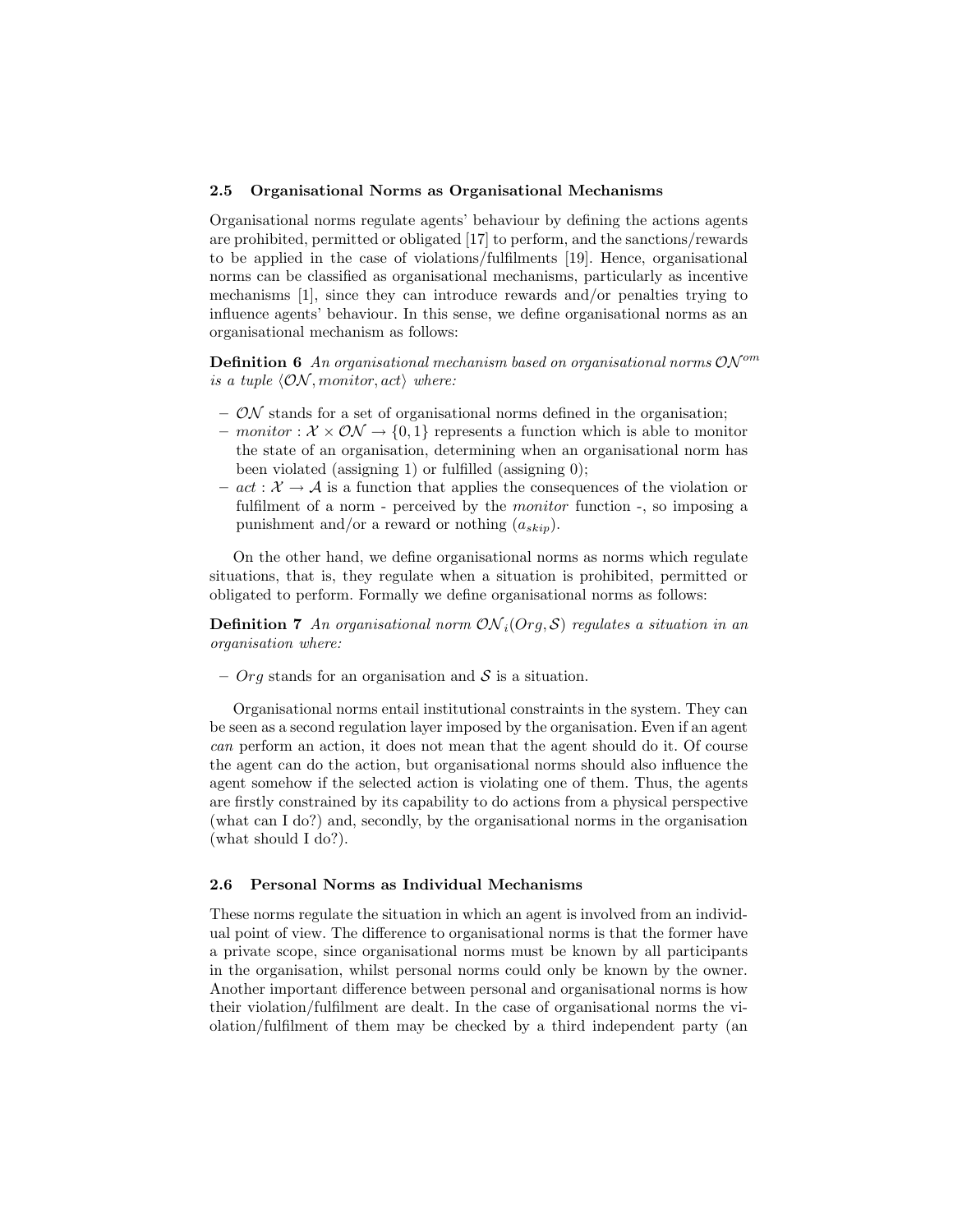authority) not involved in the situation which is being violated/fulfiled. Meanwhile, the only entity able to apply a penalty or a reward when a personal norm is violated/fulfiled is the agent that is the owner of the norm. Hence, following Def. 6, the functions *monitor* and *act* should be defined in the agent owner of the personal norm; that is, this agent will be in charge of monitoring and acting when a personal norm is violated or fulfilled. Formally, personal norms are defined as follows:

**Definition 8** A personal norm-based individual mechanism  $\mathcal{PN}^{im}$  is a tuple  $\langle \mathcal{PN}, monitor, act \rangle$  where:

- $-$  PN stands for a set of personal norms defined by an agent;
- monitor :  $S \times \mathcal{PN} \rightarrow \{0, 1\}$  represents a function which is able to monitor the agent's internal state, determining when a personal norm has been violated (assigning 1) or fulfilled (assigning 0);
- $-\, act : S \to A$  is a function that selects an action in order to impose a reward and/or a punishment, when the monitor function determines if a personal norm has been violated/fulfilled in an agent's internal state.

Therefore, we formally define personal norms as follows:

**Definition 9** A personal norm  $PN(Ag, S)$  is defined by an agent and regulates a situation in which the agent is involved:

- $Ag$  stands for the agent, which is the owner of the personal norm;
- $-$  S is the situation regulated by the personal norm.

These norms represent the preferences of an agent related to a situation. Thus, a personal norm describes what should happen in the situation that is regulated by the norm, from the point of view of the agent that defines the norm. Since personal norms are related to agent's preferences they are related to the agent's utility function as well. Then we could say that personal norms somehow tune agent's utility assessment. Organisational and personal norms are related; on the one hand, they may regulate the same situation and; on the other hand, they are defined using the same ontology, shared by all agents participating in the organisation.

### 3 Reputation Model

In this section we propose a reputation mechanism based on organisations, using the concepts put forward before. Reputation mechanisms are well-known techniques to keep agents from unexpected behaviour (i.e. norm violations) since they provide agents with relevant information about the trustworthiness of others. Most of the reputation systems use quantitative values (opinions) to indicate the reputation of agents [12]. However, such information is not sufficient to understand the behaviour of the agents since such values are subjective, i.e. the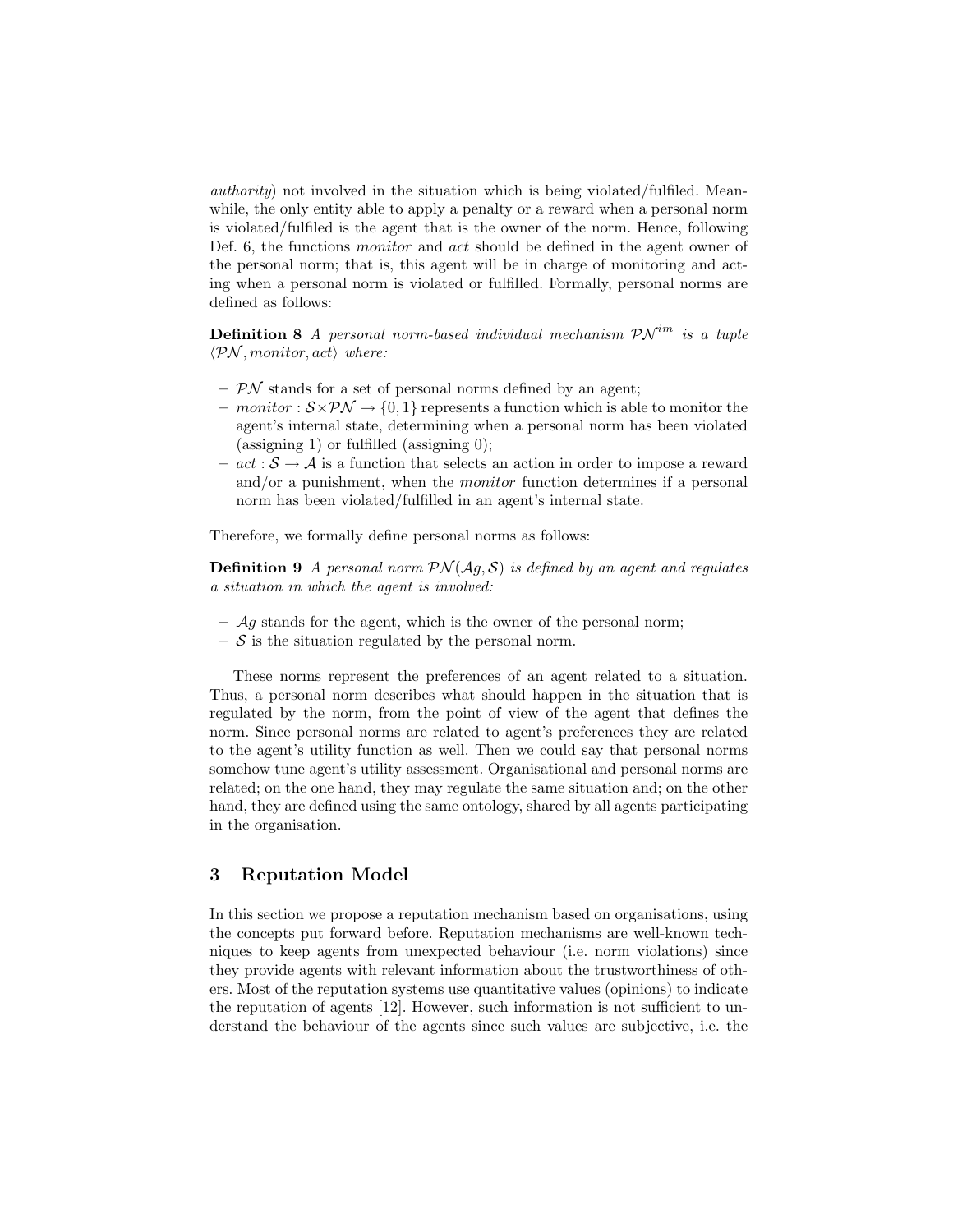same norm violation or fulfilment can be differently evaluated by two different agents. The subjective opinion of each agent about the same third party behaviour could entail the problem of interpreting the meaning of the agent reputation. In order to tackle this issue, we propose a reputation model that not only takes into account a numerical value as the opinion an agent provides about a third party behaviour, but also the set of norms that the latter has violated or fulfilled and the facts associated with them as a justification of the former's evaluation. This could be viewed as a single-step argumentation about how an agent evaluates the opinion about others.

Thus, agents may perform a reputation request to other agents at any time. A reputation request is related to a situation, i.e., an agent may request the reputation of another agent playing a role and performing a particular action along a time period. Hence, we formalise a reputation request as follows:

**Definition 10** A reputation request  $\mathcal{R}_{\mathcal{A}g_1 \to \mathcal{A}g_2}^{req}$  is a request performed by an agent  $Ag_1$  to another agent  $Ag_2$  about the reputation of agent  $Ag$  in a particular situation,  $\mathcal{R}_{\mathcal{A}g_1 \to \mathcal{A}g_2}^{req}(\langle \mathcal{A}g, \mathcal{R}, \mathcal{A}, T \rangle)$  where:

- $\mathcal{A}g_1$  is the agent which is requesting the reputation request;
- $Ag_2$  stands for the agent which receives the reputation request;
- $\mathcal{A}g$  represents the third party which agent  $\mathcal{A}g_1$  wants to know about;
- $\mathcal R$  is the role which has been played by the agent  $\mathcal Ag$ ;
- A stands for the action which is performed by the agent  $\mathcal{A}g$ ;
- $-$  T represents the time period in which the situation has taken place.

When an agent receives a *reputation request* it may reply with the reputation value it has assigned to the agent participating in that situation. So far, this is the common way to use a reputation mechanisms. However, we propose reply with a subjective value which indicates the reputation of a third party, as well as the organisational norms which were violated by the agent, the facts which produced the violation of those norms and how many times the agent violated them. Hence, we define a reply to a reputation request as follows:

**Definition 11** A reply to a reputation request  $\mathcal{R}_{\mathcal{A}g_2 \to \mathcal{A}g_1}^{reply}$  is a tuple  $\langle \mathcal{S}, RepVal,$ ON, F, r) which represents the message sent by agent  $Ag_2$  to agent  $Ag_1$  as a reply to a reputation request, where:

- $-$  S stands for the situation related to the reputation request;
- $\text{RepVal} \in [0..1]$  is the reputation value that agent  $\mathcal{A}g_2$  sent to agent  $\mathcal{A}g_1$ about the agent which is involved in the situation;
- $-$  ON is the set of organisational norms which were violated by the agent involved in the situation;
- $\mathcal F$  stands for the set of facts that violated the organisational norms;
- $r$  represents the number of repetitions that the agent involved in the situation violated the organisational norms.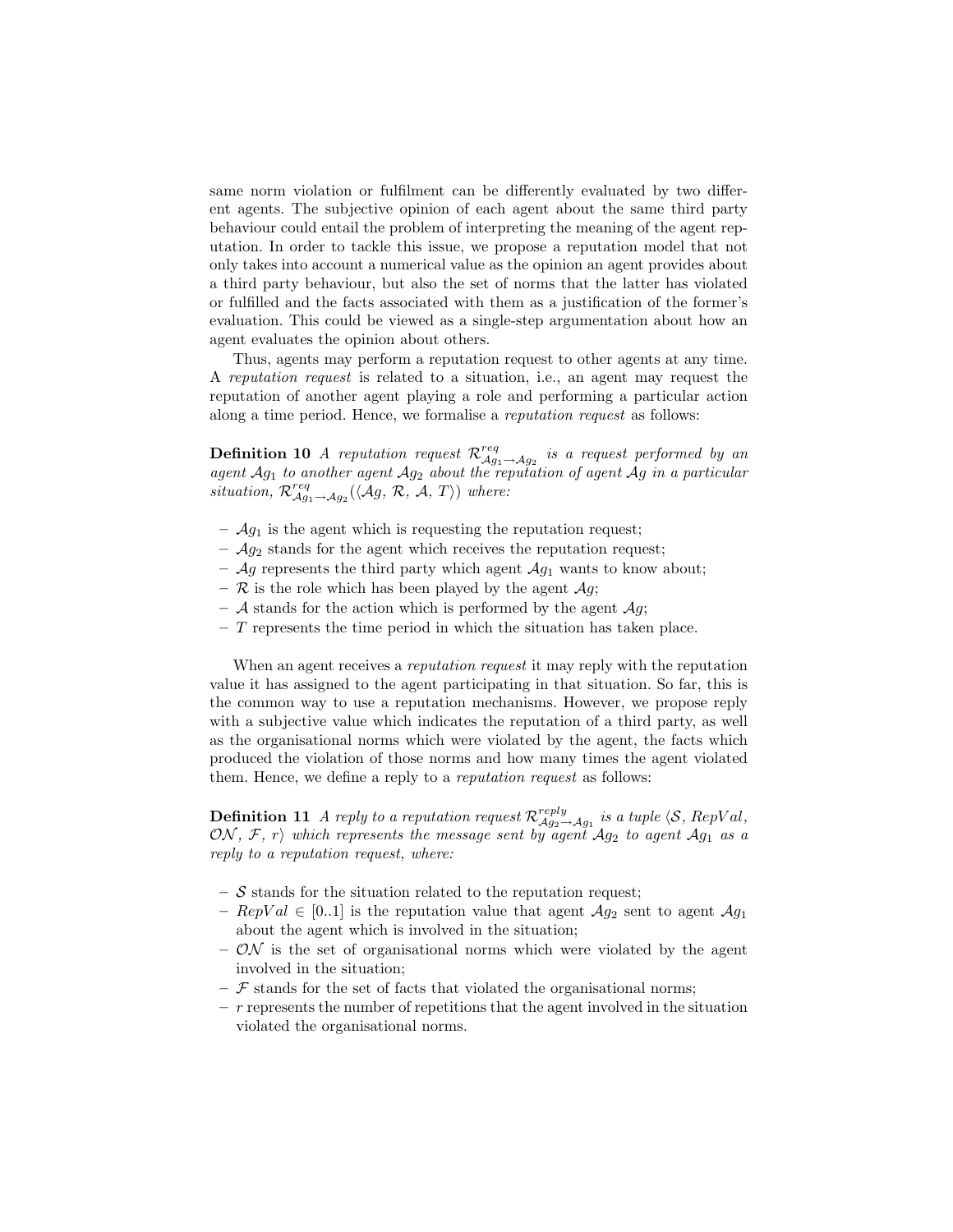In this point, agents could evaluate a third party only with the reputation gathered by all the reputation requests asked to different agents. In addition, our model proposes the possibility of asking about the personal norms that the requested agent has in relation to the same situation. Allowing agents to ask about personal norms that other agents have is important to find affinity with other participants or even to build different profiles which allow agents "better" partner selections. Hence, an agent may ask for personal norms about a particular situation to another agent. It is formalised as follows:

**Definition 12** A personal norms request  $\mathcal{PN}_{\mathcal{A}g_1 \to \mathcal{A}g_2}^{req}$  is a request performed by an agent  $Ag_1$  to another agent  $Ag_2$  about the personal norms that agent  $Ag_2$  has related to a particular situation,  $\mathcal{PN}_{\mathcal{A}g_1\to\mathcal{A}g_2}^{req}(\langle \mathcal{A}g, \mathcal{R}, \mathcal{A}, T \rangle)$  where:

- $\mathcal{A}g_1$  is the agent which is requesting the personal norms request;
- $\mathcal{A}g_2$  stands for the agent which receives the personal norms request the owner of the personal norm;
- $\mathcal{A}_g$ ,  $\mathcal{R}, \mathcal{A}, T$  are already defined.

Agents, as autonomous entities, may or may not reply with their personal norms. If they decide to reply to a personal norms request, they will send a set of personal norms they have related to the situation asked. They can send all the personal norms related to the situation or only a subset of them, this is a decision they have to make. Thus, we can formalise a reply to a personal norms request as follows:

**Definition 13** A reply to a personal norms request  $\mathcal{PN}_{\mathcal{A}g_2 \to \mathcal{A}g_1}^{reply}$  is a tuple  $\langle \mathcal{S}, \rangle$  $\mathcal{PN},\ \mathcal{F},\ r\rangle$  sent by the agent  $\mathcal{A}g_2$  to agent  $\mathcal{A}g_1$  informing about its personal norms related to a situation where:

- $-$  S is the situation about the personal norms request was asked;
- $\mathcal{P} \mathcal{N}$  stands for a set of personal norms;
- $\mathcal F$  stands for the set of facts which violated the personal norms;
- $r$  represents the number of repetitions that the agents involved in the situation violated the personal norms.

### 4 Supply Chains Overview

A supply chain is the link among a company, its suppliers and its customers [2]. Most of the companies involved in a supply chain are both customers (that select supplies to buy goods) and suppliers (that sell their finished goods to customers) [4]. The two main processes of a supply chain are: the supply chain formation and the supply chain management. On one hand, the supply chain formation is the problem of deciding who will supply what, who will do what and who will buy what. On the other hand, the supply chain management concerns the coordination among the different operations across the supply chain [6].

In this paper we focus on a bottom-up scenario of the supply chain formation. In the bottom-up scenario, there is not a principal enterprise in charge of the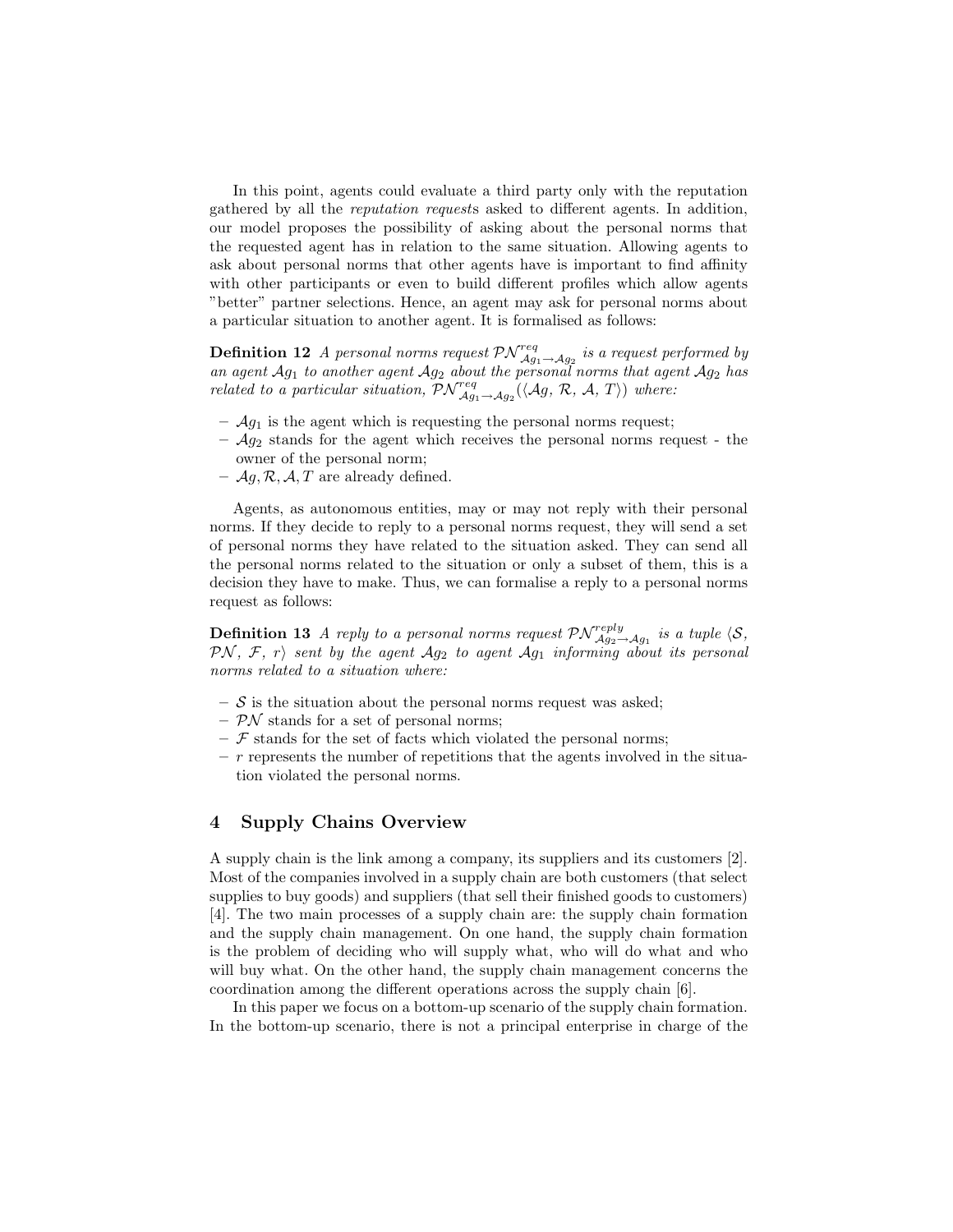formation (what is the case of the top-down scenario) but every supply chain partner is able to contribute to the formation of the supply chain by using its knowledge about the partners [20]. In this scenario, the selection of participants is made on the fly and not defined a-priori.

With the aim to contribute to the formation of stable supply chains and to the establishment of strong relationships, the use of trust and reputation have been encouraged [2, 3, 13]. Reputation reflects an aggregation value incorporating multiple factor: quality of the product, quality of the service provided, reliability of financial transaction, etc. [8].

## 5 Supply Chains as Organisations

As we pointed out in sections 1 we claim that supply chains can be modelled as organisational multiagent systems, where agents represents stake-holders in the supply chain and organisational abstractions, such as roles or norms may significantly help agents to easily form a stable supply chain in terms of reliability and profitability. On the other hand, market rules will be represented by organisational norms, those norms shared and accepted for any actor - any agent - in the supply chain, whilst roles represent different functionalities and capacities that different agents have in order to perform different actions. Using both concepts (norms and roles), an organisational flavour endows supply chains with a larger capacity for their participants to reason about others and then better decide what to do next.

In this section we formally define a supply chain using the concepts and properties presented in section 2. We consider the following as the common model that any type of supply chain should fulfil.

**Definition 14** A supply chain SC is a tuple  $\{A_g, A, X, \phi, x_0, \varphi, \{\mathcal{ON}^{om}, \mathcal{R}^{om}\}\}\$ where:

– In the literature we can find different minimum sets of roles involved in a supply chain flow. We adhere the definition of roles participating in any supply chain presented in [6]:

 $\mathcal{R} \mathcal{I} = \{{{Provider}, {Manufacturer}, {Purchaser}, {Carrier}, {Customer}\}^5.$ 

– Similarly to roles, we can also distinguish a common set of possible actions A available in any supply chain. We propose the following:

 $A = \{Sell, Buy, Transform, Store, Transport\}$ 

Other actions could be considered, such as: PlaceOrder, AcceptOrder or Manufacture Good. Nevertheless, the first two actions could be deemed as part of the process of selling and buying, so they are decompositions of the actions contained in the former set, while the third one is an specialisation of Transform action.

<sup>&</sup>lt;sup>5</sup> For the sake of simplicity this represents only the set of role names described in Section 2.3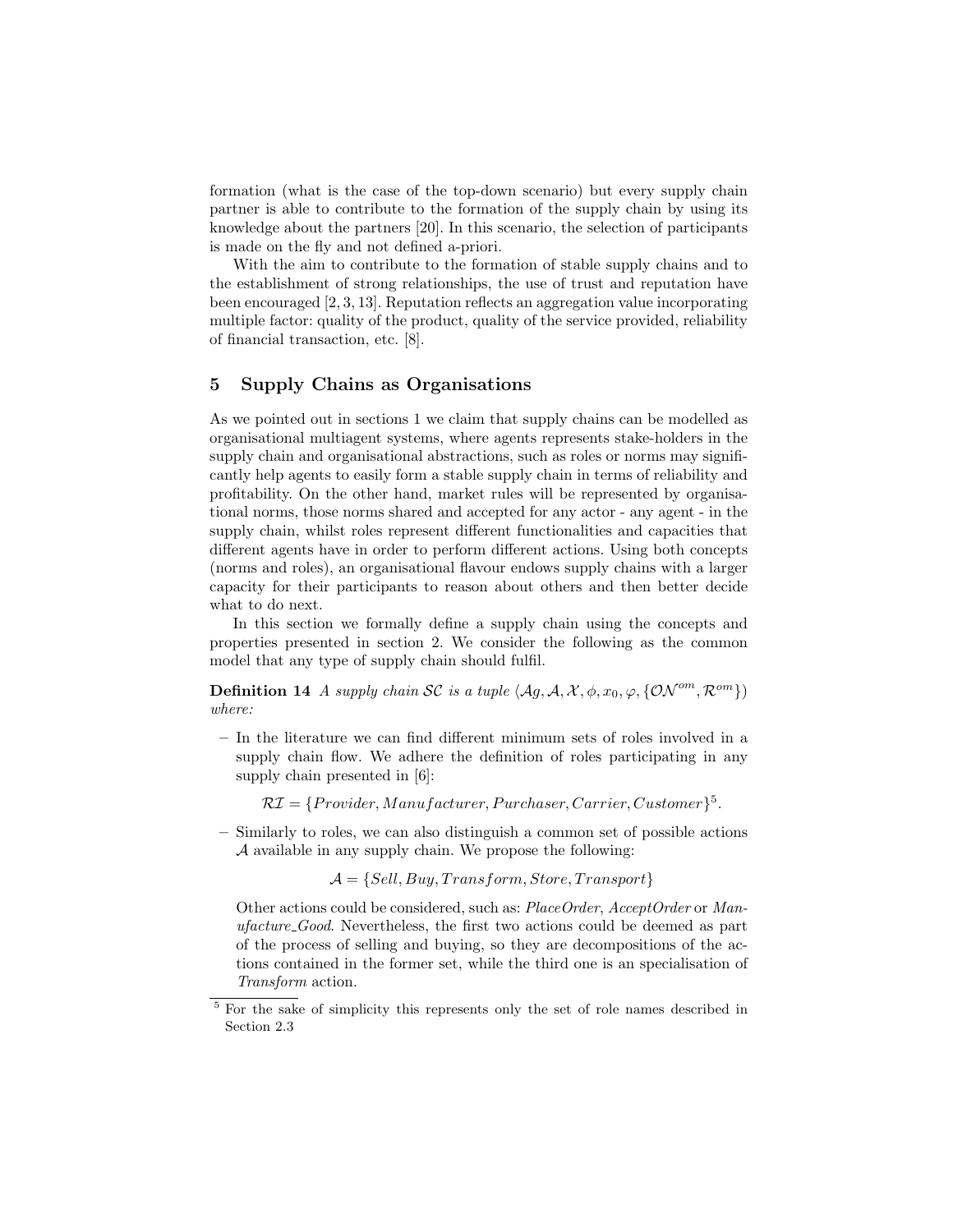- In our definition of organisation there is an organisational mechanism based on organisational norms which is composed of a set of organisational norms. We claim that some of these norms are not case dependent, but they are common for any type of supply chain - they all are applicable for the same domain. Thus we could consider the set  $\mathcal{ON} = \mathcal{ON}^d \cup \mathcal{ON}^c$  as an union of the norms present in an organisational domain, such as, in this case, supply chain domain  $(\mathcal{ON}^d)$ , and those norms that are case-dependent  $(\mathcal{ON}^c)$ , such as specific cases of supply chains (i.e. car manufacturing supply chains). An example of norms in  $\mathcal{ON}^d$  are:
	- $ON_1$ : A Provider cannot deliver an order after the delivery deadline.
	- $ON_2$ : A Provider cannot deliver less quantity of a good than the one that was ordered.
	- $ON_3$ : A Customer cannot pay less to a Provider than the price fixed in the order.

Examples of case-dependent norms - those in the set  $\mathcal{ON}^{c}$ - can be examined in section 6.

# 6 Case Study: A Computer Assembly Supply Chain

In this work we have focused on a particular type of supply chain, which represents the computer industry, as illustrated in figure 1. It is usually called computer assembly supply chain  $[14]$  – from now on *CASC*. Following the approach presented in section 5, we formalise this kind of supply chain as a particular organisation of multiagent system, as follows:



Fig. 1. An example of computer assembly supply chain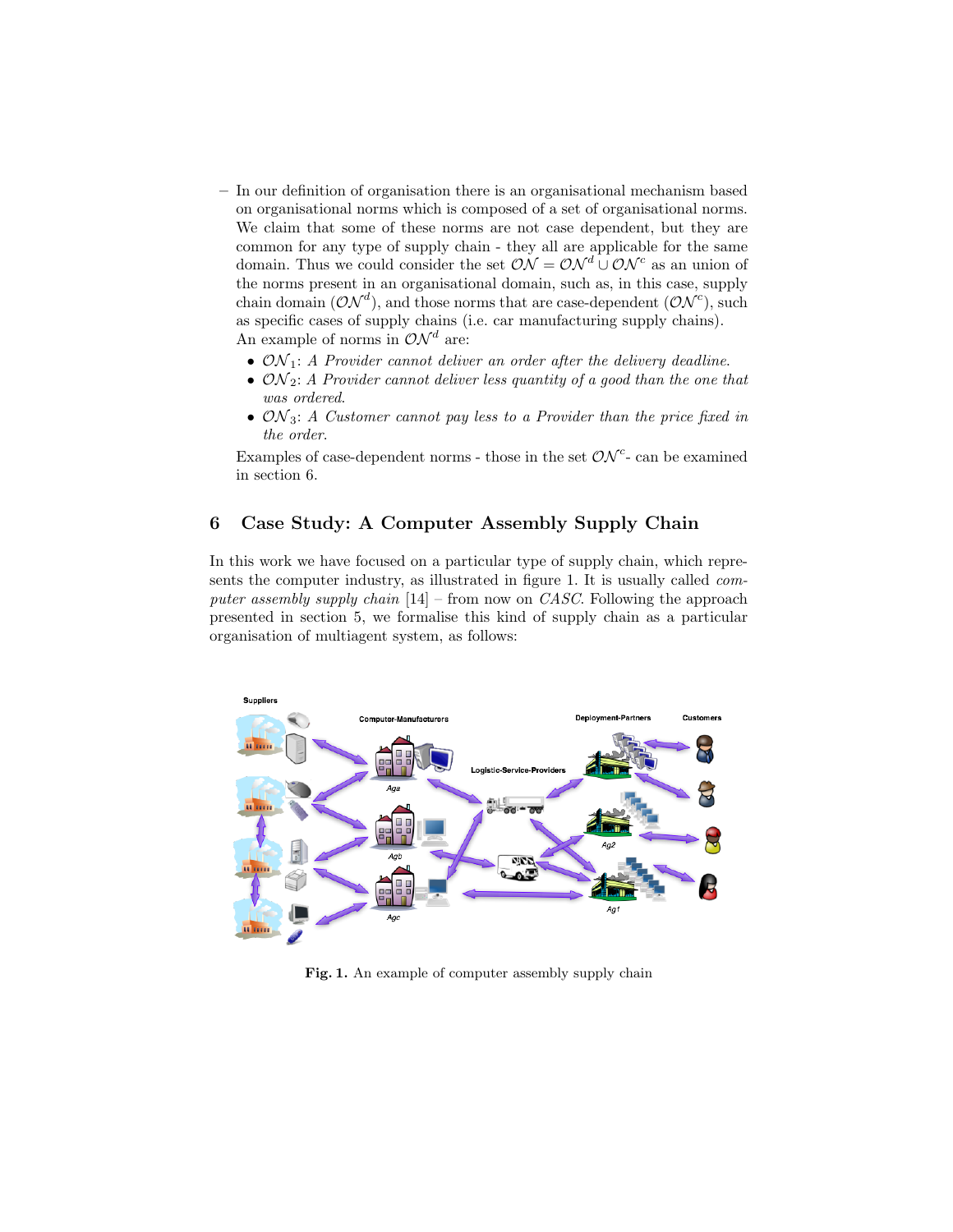**Definition 15** A CASC is an organisation defined by the tuple  $\langle \mathcal{A}_q, \mathcal{A}, \mathcal{X}, \phi, \mathcal{A} \rangle$  $x_0, \varphi, \{\mathcal{ON}^{om}, \mathcal{R}^{om}\}\rangle,$  where:

– the set of roles in  $\mathcal{R}^{om}$  is the following:

 $\mathcal{R}I = \{ \text{ supplier}, \text{computer-manufacturer}, \text{ logistic-service-provider}, \text{} \}$ deployment-partner, customer }

Agents playing role *supplier* are able to supply the products needed to assembly a computer while computer-manufacturers are able to perform the assembly of the computers. The logistic-service-providers transport the product from different centres and the deployment-partners are able to prepare the orders made by the customers. Customers can be corporate customers, market stores, small customers, etc. By computer we mean consumer PCs, professional PCs, servers and notebooks.

– the set of actions is composed of:

 $\mathcal{A} = \{Supply-Components, Assembly-Computer, Transport-Products,$ Prepare-Order, Buy-Computer } 6

- the set of *organisational norms* in  $\mathcal{ON}^{om}$  is composed of the norms shared by all agents, representing the rules of the CASC. Examples of those norms are:
	- $ON_1$ : "the number of controller cards may not exceed the number of extension slots of the system board"
	- $ON_2$ : "the processor type must be compliant with the system board"
	- $ON_3$ : "if the computer has not got a PS2 port and the mouse is USB, it will have an adaptor USB to PS2"

In order to illustrates how the reputation model proposed in section 3 works in an example of a CASC, consider the CASC exemplified in the table below. Let us put ourselves in the place of the agent  $\mathcal{A}_{q_1}$  that is playing the role *deployment*partner (d-p). In order to form the supply chain  $Ag_1$  has to select at least one computer-manufacturer  $(c-m)$  to be able to perform the action prepare-order<sup>7</sup>. Imagine that the agent has not interact with any computer-manufacturers in the system yet. Therefore, the agent decides to use the reputation mechanism to select one of them:

 $6$  The action *supply-components* includes external units (printers, monitors, ..), accessories (keyboard, mouse, ..), software, etc. The action assembly-computer can be divided in assembly-system-board and assembly-system-unit. The action transportproducts means transporting any kind of products.

<sup>&</sup>lt;sup>7</sup> This action includes to place an order to a *computer-manufacturer*. The computer being ordered will be then transported by a *logistic-service-provider*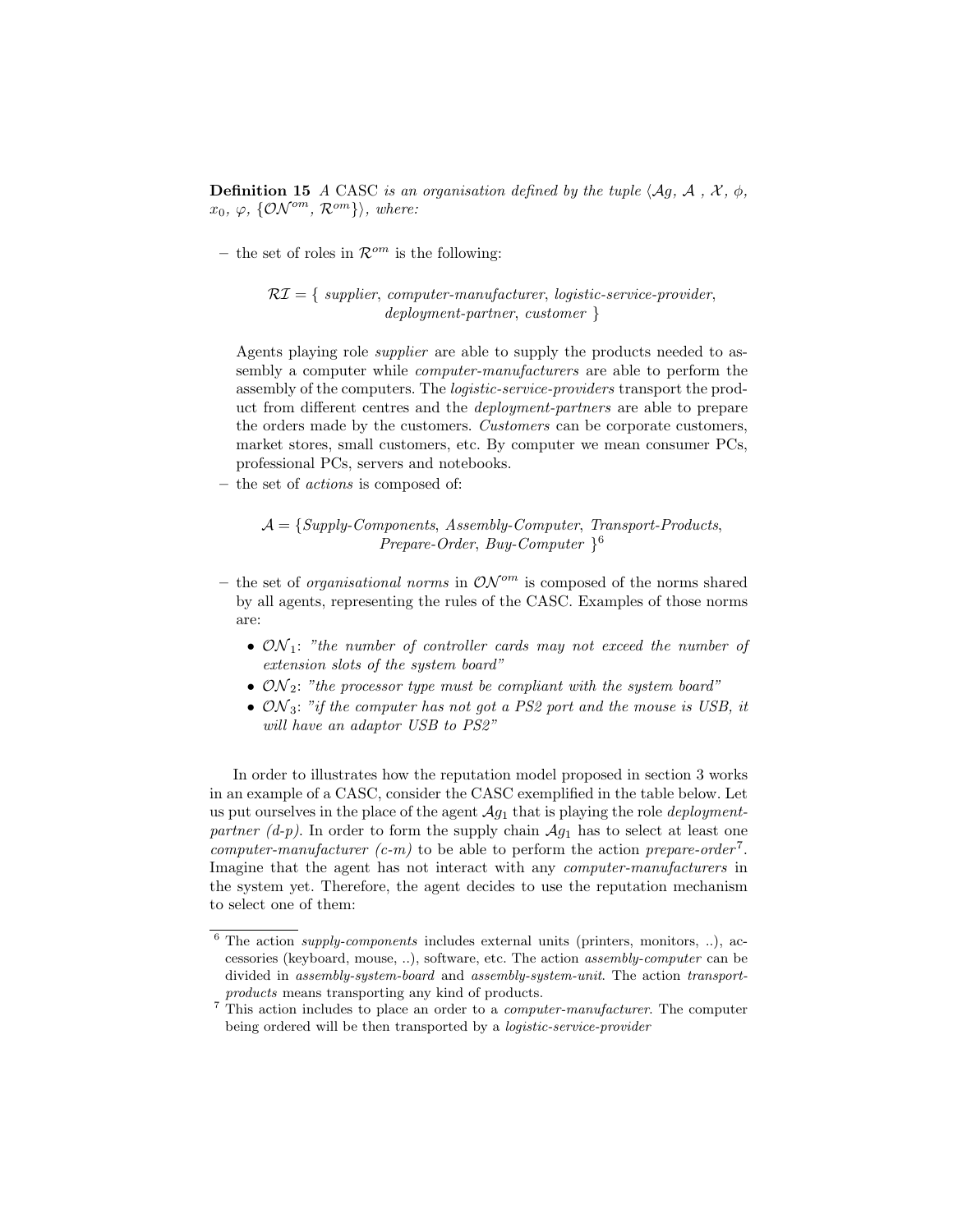| Org. CASC-1                                                                 |                                                    |                                                                                                                                                                                                                                                    |
|-----------------------------------------------------------------------------|----------------------------------------------------|----------------------------------------------------------------------------------------------------------------------------------------------------------------------------------------------------------------------------------------------------|
| <b>Organisational Norms</b>                                                 |                                                    |                                                                                                                                                                                                                                                    |
| $\mathcal{ON}_1, \overline{\mathcal{ON}_2}$ and $\overline{\mathcal{ON}}_3$ |                                                    |                                                                                                                                                                                                                                                    |
| Participants                                                                |                                                    |                                                                                                                                                                                                                                                    |
| Agents Role                                                                 |                                                    | Personal Norms                                                                                                                                                                                                                                     |
| $\mathcal{A}g_1$                                                            | $deployment-partner (d-p)$                         | $\mathcal{PN}_{1-1}$ : "the number of empty exten-<br>sion slots must not be greater than one"<br>$\mathcal{PN}_{1-2}$ : "if the computer has not got a<br>PS2 port and the mouse is USB, it will<br>have an adaptor USB to PS2 and PS2<br>to USB" |
| $\mathcal{A}g_2$                                                            | $deployment-partner (d-p)$                         | $\mathcal{PN}_{2-1}$ : "the number of empty exten-<br>sion slots must be zero"                                                                                                                                                                     |
| $\mathcal{A}g_a$                                                            | computer-manufacturer $(c-m) \mathcal{PN}_{a-1}:$  |                                                                                                                                                                                                                                                    |
| $\mathcal{A}g_b$                                                            | computer-manufacturer $(c-m) \mathcal{PN}_{b-1}$ : |                                                                                                                                                                                                                                                    |

- 1.  $\mathcal{R}_{\mathcal{A}g_1 \to \mathcal{A}g_2}^{req}(\langle \mathcal{A}g_a, c-m, prepare-order, [0-now]\rangle)$ : agent  $\mathcal{A}g_1$  performs a reputation request to agent  $Ag_2$  asking about the situation in which the agent  $Ag_a$  has been involved playing the role  $c-m$  (computer-manufacturer) and performing the action *prepare-order* along the time period  $[0 - now]$ .
- 2.  $\mathcal{R}^{reply}_{\mathcal{A}g_2 \rightarrow \mathcal{A}g_1} = (\langle \mathcal{A}g_a, c\text{-}m, prepare-order, [0 now] \rangle, 0.2, \mathcal{ON}_2, \mathcal{F}_1, 2)$ : agent  $\mathcal{A}g_2$  replies to agent  $\mathcal{A}g_1$  informing that the agent  $\mathcal{A}g_a$ , in the situation explained before, has a reputation of 0.2 from his point of view. It also informs that such reputation is due to two violations of the organisational norm  $ON<sub>2</sub>$  by the fact  $\mathcal{F}<sub>1</sub>$ . Agent  $\mathcal{A}g<sub>1</sub>$  knows that such fact describes that agent  $Ag_a$  prepared a computer with the wrong processor.
- 3. Due to the low reputation value, agent  $\mathcal{A}g_1$  decides to ask to  $\mathcal{A}g_2$  the reputation of agent  $Ag_b$ , another *computer-manufacture*.
- 4.  $\mathcal{R}_{\mathcal{A}g_1\to\mathcal{A}g_2}^{req}(\langle\mathcal{A}g_b,c-m,prepare-order,[0-now]\rangle)$ : the agent  $\mathcal{A}g_1$  performs a new reputation request to agent  $Ag_2$  looking for the reputation of agent  $\mathcal{A}g_b$ .
- 5.  $\mathcal{R}^{\text{reply}}_{\mathcal{A}g_2 \to \mathcal{A}g_1} = (\langle \mathcal{A}g_b, c\text{-}m, prepare-order, [0-now] \rangle, 0.3, \_,\_, 0)$ : agent  $\mathcal{A}g_2$  replies to agent  $\mathcal{A}_{g_1}$  about the reputation of the agent  $\mathcal{A}_{g_b}$  in the specified situation. Although, the agent has not violated any organisational norm, the reputation of agent  $\mathcal{A}g_b$  is low, 0.3.
- 6. Agent  $\mathcal{A}_{g_1}$  knows that such a low reputation must be due to the violation of at least one *personal norm* defined by agent  $\mathcal{A}g_2$ . Thus,  $\mathcal{A}g_1$  decides to perform a *personal norms request* to agent  $Ag_2$  in order to try to understand the reasons for such a low reputation.
- 7.  $\mathcal{PN}_{\mathcal{A}g_1\to\mathcal{A}g_2}^{req}(\langle\mathcal{A}g_b,c-m,prepare-order,[0-now]\rangle)$ : agent  $\mathcal{A}g_1$  sends a personal norms request to agent  $\mathcal{A}g_2$  asking about its personal norms which regulates the situation in which the agent  $Ag<sub>b</sub>$  has been involved playing the role computer-manufacturer and performing the action prepare-order.
- 8. Once agent  $Ag_2$  receives the request, it may decide whether it answers or not. Suppose that the agent decides to answer with a reply to a personal norms request.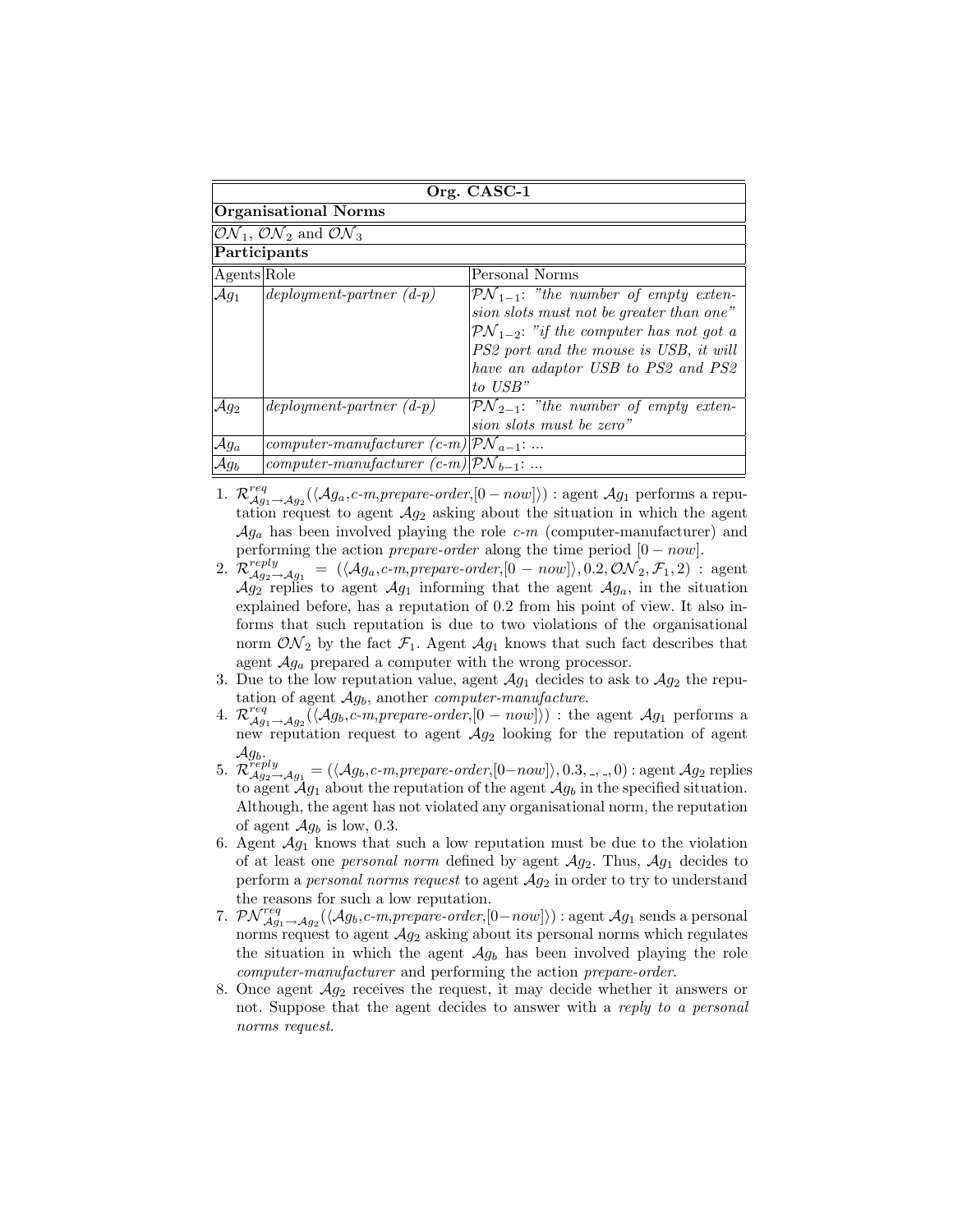- 9.  $\mathcal{R}^{reply}_{\mathcal{A}g_2 \to \mathcal{A}g_1} = (\langle \mathcal{A}g_b, c\text{-}m, prepare-order, [0-now] \rangle, \mathcal{PN}_{2-1}, \mathcal{F}_{2-1}, 3)$ : the agent  $Ag_2$  sends the reply to agent  $Ag_1$  informing about the personal norms which regulates the situation requested  $(\mathcal{PN}_{2-1})$  and the number of times they have been violated (3 times) by agent  $\mathcal{A}g_b$ .
- 10. When agent  $\mathcal{A}_{g_1}$  receives the reply it realises that: *i*) the low reputation is due to a violation of a personal norm  $(\mathcal{PN}_{2-1});$  ii)  $\mathcal{PN}_{2-1}$  is a more restricted norm than  $(\mathcal{PN}_{1-1})$ , its own personal norm; and *iii*) there exists some kind of affinity between them; thus, agent  $\mathcal{A}g_2$  might be a potential "good" reputation source for agent  $\mathcal{A}g_1$  for future partner selections.

# 7 Related Work

Although there are several studies  $[2, 3, 13]$  that demonstrate that trust and reputation contribute significantly to the formation of stable supply chains, there are several authors that have not considered trust/reputation while proposing their supply chain formation models, mechanism and protocols, such as [9, 5, 7].

In [4] the authors investigate the impact of reputation on supply chains. They demonstrate that a weighting of the agent's decision to choose a supplier in favour of the reputation component at the expense of the price component leads to the formation of stable supply chains that increase the tendency of monopoly formation. An important drawback of their analysis is that they focus on the individual dimension of reputation occurring in direct interactions between two agents. They have not considered that individuals can change information about the reputation of others.

A prototype for an agent-based electronic marketplace using reputations was proposed in [11]. In this prototype agents are able to evaluate the behaviour of others, store the reputations and distribute them to others. The two main disadvantages of this approach are:  $i$ ) it is not clear how the agents evaluate the reputations of others, i.e., it is not clear what influence the reputation of an agent; and *ii*) the information that is distributed among agents is only a reputation value, no other information is communicated about agents' past behaviour.

The paper presented in [15] proposes a decentralised negotiation protocol based on trust for a supply chain environment. One important advantage of such an approach is the use of an incentive compatible mechanisms to avoid exploitation by competitors, i.e., it is able to deal, for instance, with the unwillingness of actors to reveal sensitive but (in terms of system optimisation) valuable information. The main drawback of this approach is that the trust accounting mechanism used in this model does not employ a composed reputation index using, for example, indirect reputation like most MAS reputation applications do. The authors claim that this is not necessary due to the equilibrium property of the system introduced by the negotiation process. On the other hand, the use of indirect trust would help identify regularly cheating agents earlier at the risk of further increasing information flow and negotiation effort.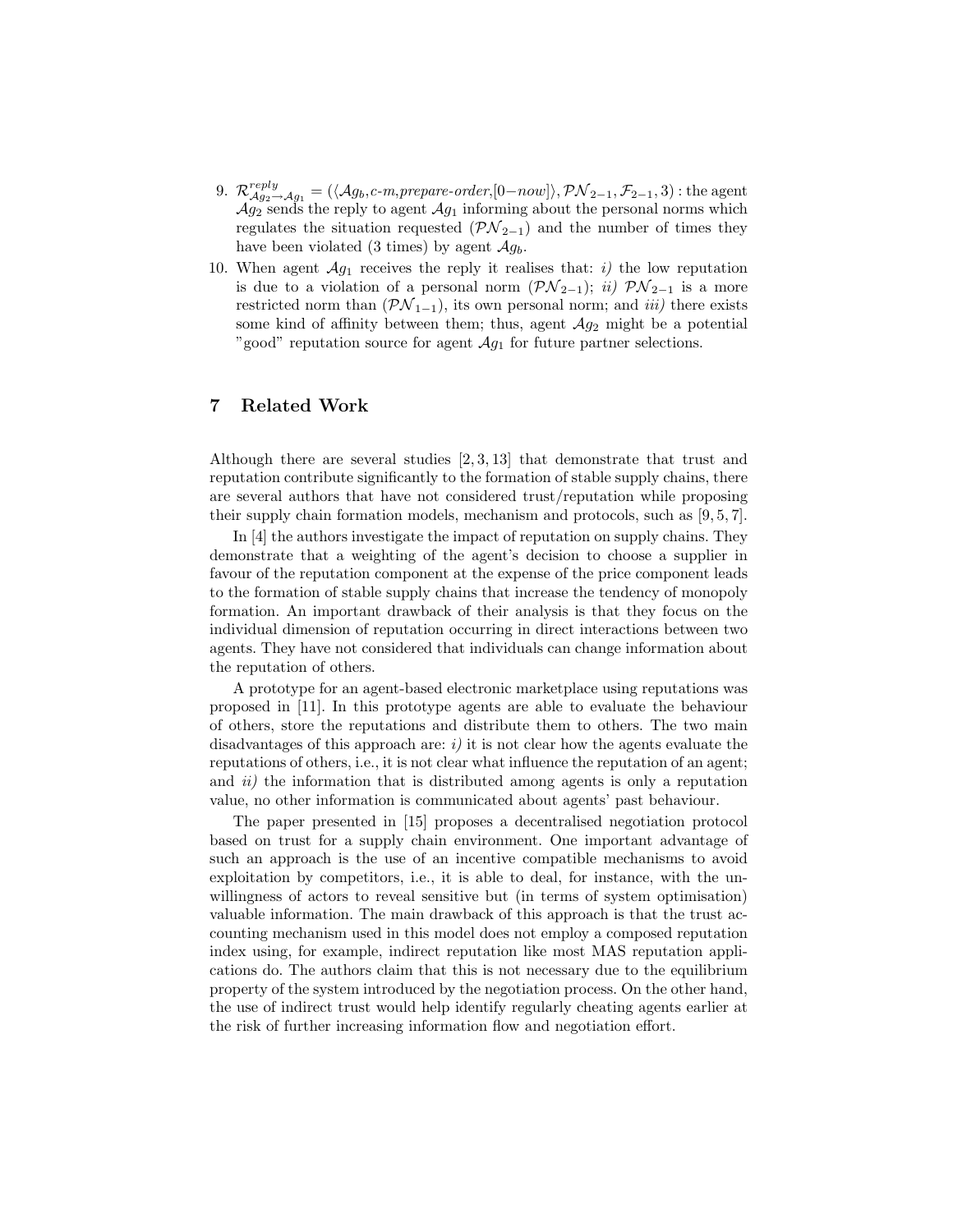## 8 Conclusions

In this paper we propose  $i$ ) an organisational model based on roles and (organisational and personal) norms to define supply chains; and  $ii$  a reputation mechanism to help on the supply chain formation. We stimulate the use of reputations to support on the selection of the supply chain participants. In order to do so, supply chains are viewed as organisations and the enterprises as agents playing roles in the organisations. We assume that the enterprises are able to evaluate the behaviour of others by considering the organisational and personal norms that they fulfil and violate, to store such evaluation as reputations and to provide the reputations when requested. Thus, while forming a new supply chain, we stimulate the use of the available reputations to help on the selection of the new partners. It is important to state that there are several works [2, 3, 13] that affirm that trust and reputation contribute significantly to the formation of suitable partners and of stable supply chains.

We are in the process of implementing a simulator to validate our approach. By using the simulator we will be able to evaluate the real benefits that come from the availability of enterprises reputations in the supply chain formation. As future work we also intend to apply our approach in other supply chain domains to demonstrate that our approach is domain-independent. In addition, we plan to extend the reputation mechanism to contemplate an hybrid model. The approach presented in this paper uses a decentralised model. There is not any centralised entity able to store and provide reputations but are the agents themselves that evaluate the behaviour of others, store and provide the reputations. As stated in [12], a hybrid reputation model seems to be the most adequate approach.

### References

- 1. R. Centeno, H. Billhardt, R. Hermoso, and S. Ossowski. Organising mas: A formal model based on organisational mechanisms. In 24th Annual ACM Symposium on Applied Computing (SAC2009), Hawaii, USA, March 8-12, page to appear, 2009.
- 2. W. Dan, F. Ying, and W. Feng. Study on trust among supply chain companies. In International Conference on Management Science and Engineering (ICMSE), pages 2266–2271, 2006.
- 3. J. Franke and T. Stockheim. An analysis of the impact of reputation on supply webs. In Proceedings of the 11th European Conference on Information Systems (ECIS), 2003.
- 4. J. Franke, T. Stockheim, and W. Knig. The impact of reputation on supply chains: An analysis of permanent and discounted reputation. Journal of Information Systems and e-Business Management, 2004.
- 5. R. Gaonkar and N. Viswanadham. Strategic sourcing and collaborative planning in internet-enabled supply chain networks producing multigeneration products. IEEE Transactions on Automation Science and Engineering, 2(1):54–66, 2005.
- 6. A. Giovannucci. Computationally manageable combinatorial auctions for supply chain automation. PhD thesis, Universitat Autonoma de Barcelona, Artificial Intelligence Research Institute (IIIA) Spain, 2008.